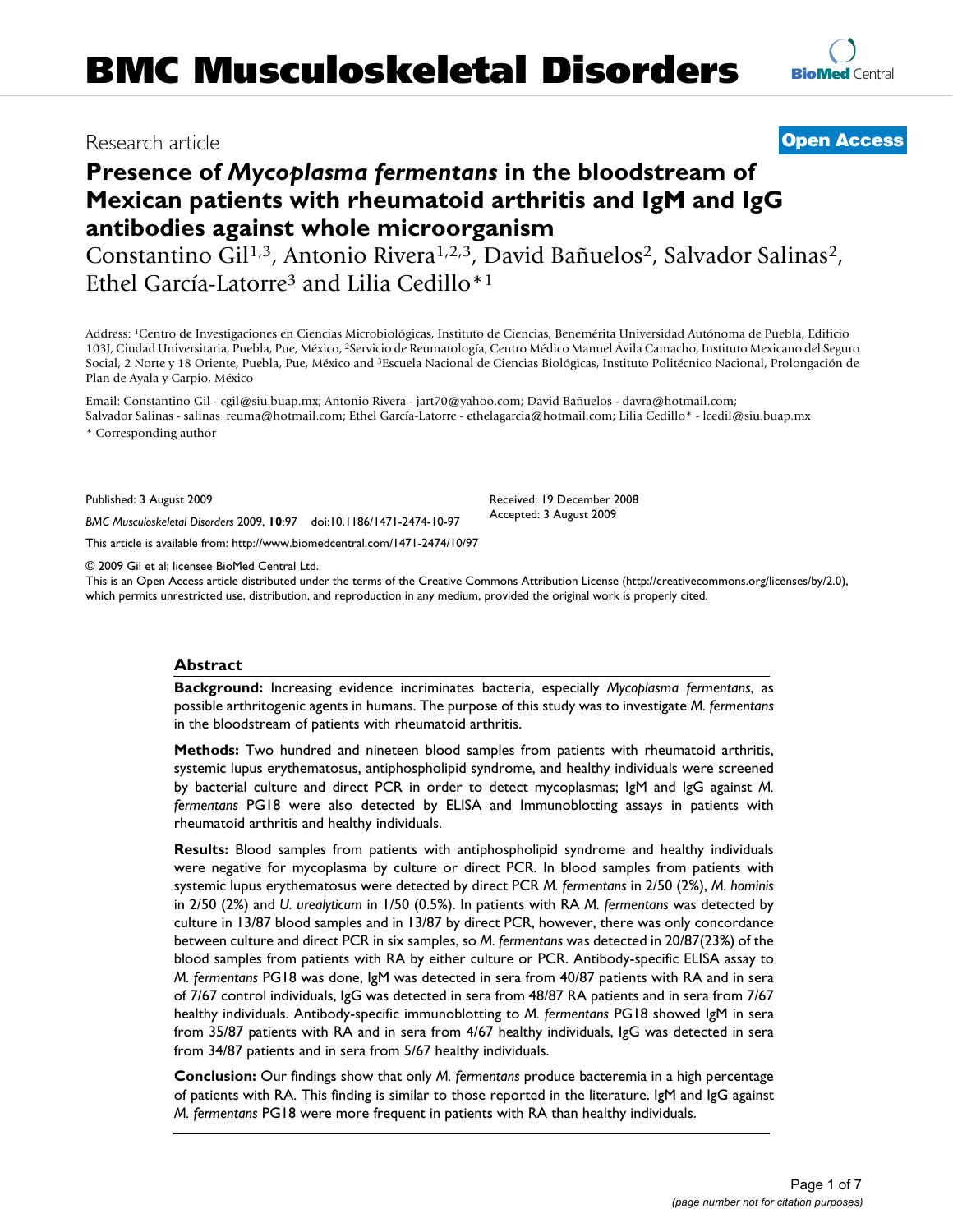## **Background**

Rheumatoid arthritis (RA) is a chronic inflammatory disease, which results from a complex interplay of factors both at the systemic level and at the site of inflammation  $[1]$  $[1]$ .

Rheumatoid arthritis affects about 1.5% of the world population and occurs more frequently in women than in men (2.5:1) [\[2,](#page-5-1)[3](#page-5-2)]. Although the immune response plays an important role in RA, the aetiology is unknown. There are hypotheses which suggest that bacterial agents play an important role in the onset of the disease, but their causative link with RA remains controversial, because the studies have not established a strong enough association [\[4-](#page-5-3)[6](#page-5-4)].

Mycoplasmas are a major cause of acute and chronic arthritis in animals and can induce arthritis in animal experimental models [[7](#page-5-5)[-9\]](#page-5-6). Mycoplasmas have been considered possible arthritogenic agents for humans since the 1960's when mycoplasmas were isolated from arthritic joints of animals, especially *Mycoplasma fermentans*, which was isolated from synovial fluids (SF) [\[10\]](#page-5-7). There is increasing evidence to suggest that mycoplasmas may play a role in RA [[11-](#page-5-8)[13](#page-5-9)]. The other mycoplasmas that are less frequently involved in human RA are: *M. pneumoniae, M. hominis, M. genitalium, M. salivarium, M. orale*, and *Ureaplasma urealyticum* [[13\]](#page-5-9). The purpose of this study was to investigate *M. fermentans* in the bloodstream of patients with RA.

#### **Methods** *Subjects*

One hundred and fifty two patients who attended the Rheumatology Service of the Hospital Manuel Avila Camacho del Instituto Mexicano del Seguro Social in Puebla, México were included in the study. A rheumatologist examined the patients and all fulfilled the American College of Rheumatology criteria. The patients' ages ranged between 25 and 79 yr. All patients with RA were in the acute phase of the disease and had not been under antibiotic treatments for at least six weeks before the sample was taken.

Sixty-seven individuals without RA, systemic lupus erythematosus (SLE), antiphospholipid syndrome (APS) or infectious disease were included in the study as healthy individuals, since in several cases of these diseases an inflammatory response in the joint is observed. Ages in the healthy individuals ranged between 20 and 60 yr. All healthy individuals were not under antibiotic or other drugs treatment. The ethics committee of the Hospital Manuel Avila Camacho del Instituto Mexicano del Seguro Social approved this study and informed patient consent was obtained.

## *Specimens*

Peripheral whole blood samples from patients and healthy individuals were collected in order to detect mycoplasmas by culture and direct PCR. Antibodies specific to *M. fermentans* were also investigated. Blood samples, which were collected in citrate-containing or non anticoagulant tubes, were stored at -20°C until use.

## *Mycoplasmal culture*

One hundred microliters of plasma of patients and healthy individuals were dip-inoculated in 900 μL of three different media: SP4 medium with glucose, SP4 medium with urea and SP4 medium with arginine, in order to isolate fermentative mycoplasmas, *U. Urealyticum* and *M. hominis* respectively. An SP4 tube with each media was incubated as control. Three serial ten-fold dilutions were incubated at 37°C until the indicator phenol red changed to yellow for fermentative mycoplasmas or red to non-fermentative, which indicate mycoplasma growth, on the other hand, cultures were considered negative when the indicator did not change after 30 days for *M. pneumoniae* and *M. fermentans*, 4 days for *M. hominis* and *U. urealyticum*. Control cultures were prepared as follows: one hundred microliters of *M. fermentans* PG18, *M. pneumoniae* Eaton strain, *M. hominis, M. penetrans* GTU and *U. urealyticum* were dip-inoculated into 900 μL of plasma, and three serial ten-fold dilutions were done into SP4 media with glucose, urea or arginine and incubated at 37°C for 48 hours or until the indicator changed showing mycoplasma growth. Likewise, one hundred microliters of each reference strains were dip-inoculated into 900 μL of the SP4 media with the respective substrate. Dilutions are recommended when tissues or corporal fluids are cultivated, because some inhibitory substances for mycoplasmas may be present. Positive mycoplasma cultures were confirmed using the PCR technique. All the blood samples were directly cultured on blood agar plates to detect any aerobes or aerobic facultative bacteria.

## *DNA extraction from blood samples*

Red blood cells (2.5 ml) were lysed with nanopure water (10 ml) at room temperature for 10 min and centrifuged at 3,000 × *g* for 10 min. The pellet containing white cells was treated as follow: Triton X-100 (1%, 10 ml) was added and mixed gently for 5 min. After centrifugation at 3,000 × *g* for 10 min, SDS (1%, 10 ml) was added and mixed gently for 10 min, NaCl (0.1 M, 10 ml) was added for 10 min followed by the addition of 10 ml of cold ethanol. After centrifugation at 10,000 × *g* for 10 min, the supernatant was discarded and the DNA was recovered in 500 μL of nanopure water and stored at -20°C. DNA was also extracted from a 1.4 ml whole blood sample seeded with 100 μL of *M. fermentans* PG18 for use as a positive control sample.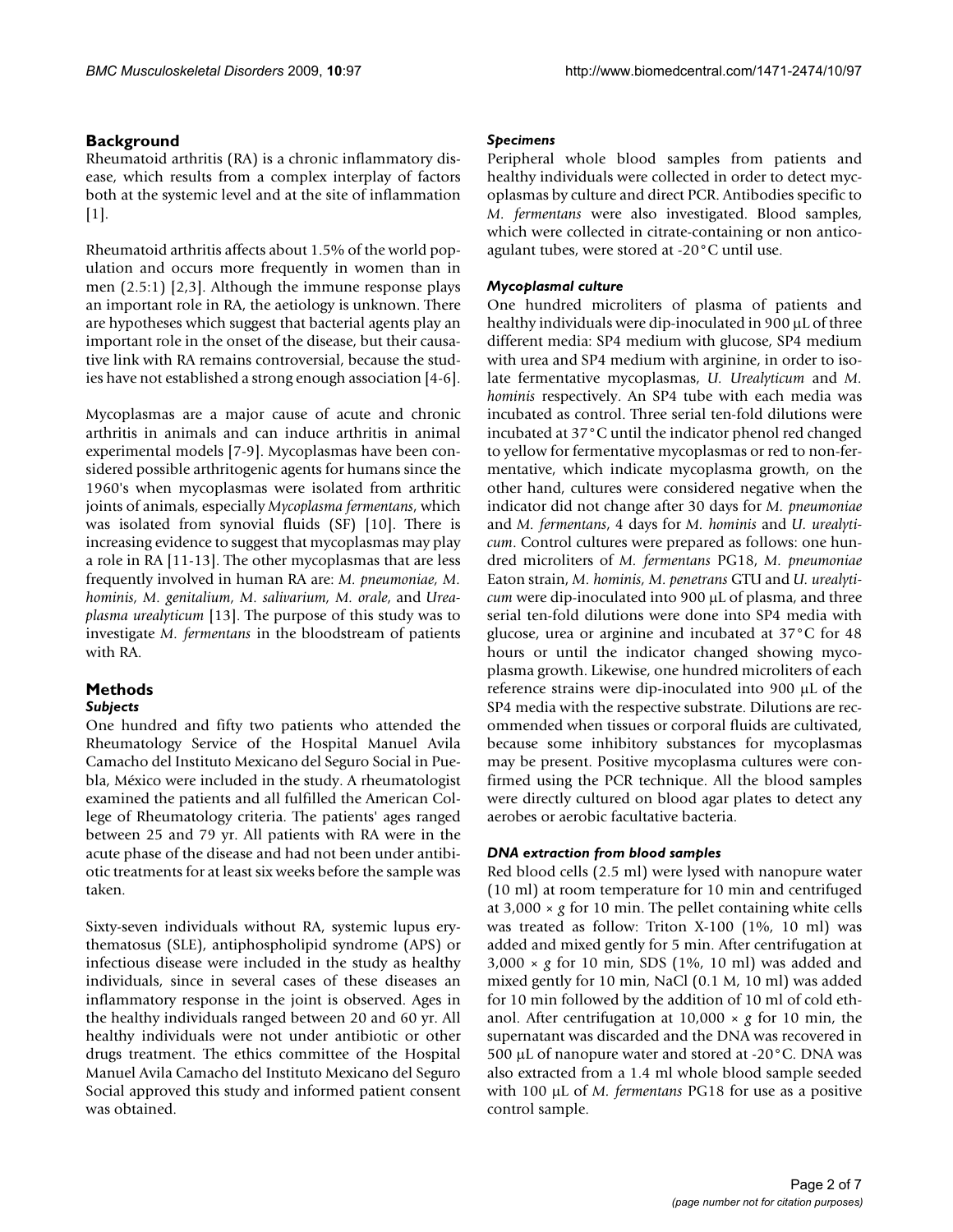#### *DNA extraction from mycoplasmal cultures*

DNA was extracted from Mycoplasma-positive cultures as follows: 1.5 ml of culture was centrifuged at 12,000 × *g* for 20 min, the supernatant was discarded and the pellet was suspended in 100 μL of a solution containing 10 mM Tris-HCl pH 8.3, 100 mM KCl, 2.5 mM MgCl<sub>2</sub>, 1% Tween-20, 1% Triton X-100 and 0.5 mg/ml of proteinase K. Samples were heated at 60°C for 60 min and immediately brought to 90°C for 10 min, then placed in an ice bath for 20 min and stored at -20°C [\[14](#page-5-10)].

## *PCR assays*

PCR detection of *Mycoplasma sp*. DNA using 16 s RNA gene primers AR1 and AR2 was performed according to Shidu *et al*. [[14\]](#page-5-10). The primers used to identify species are shown in Additional file [1\[](#page-5-11)[15](#page-5-12)[-19\]](#page-6-0). Amplification was performed in a total volume of 50 μL containing 50 mM KCl, 1.5 mM  $MgCl<sub>2</sub>$ , 10 mM Tri-HCl (pH 8.3), 0.2 mM of each dNTP (Amersham Pharmacia Biotech, USA) and 1 unit of ampliTaq polymerase (Gibco, BRL, USA). The sample to be analysed was always added last. A diluted lysate of *M. fermentans* PG18 or *M. pneumoniae* (Eaton strain) or *M. penetrans* GTU-54 or *M. hominis* or *U. urealyticum* corresponding to 100 colour-changing units and sterile water were used as positive and negative controls, respectively. Amplification consisted of a 10-min thermal delay step at 95°C, followed by 40 cycles comprising a 20 s denaturation step at 95°C, a 1-min annealing step at 62°C, a 1-min elongation step at 72°C, and a final 4-min elongation step at 72°C PCRS were performed with an automated thermocycler (MJ Research, Watertown, MA.). PCR products were analysed by 2% agarose gels electrophoresis and ethidium bromide staining [[14\]](#page-5-10).

#### *Antibody-specific ELISA assay*

The antibodies IgM and IgG to *M. fermentans* PG18 in sera were measured by ELISA using *M. fermentans* PG18 whole cells adjusted to an OD 600 = 1 and performed as described by Horowitz *et al*., 1995 [[20](#page-6-1)]. Samples with absorbance equal to or higher than the mean of the control group plus three standard deviations for IgM and IgG were considered positive.

#### *Antibody-specific immunoblotting assay*

The antigen used was *M. fermentans* PG18 whole cells adjusted to an OD 600 = 1 and 750  $\mu$ L of this solution was mixed with 250 μL of sample buffer 4×(40% glycerol, 240 mM Tris/HCl pH 6.8, 0.04% bromophenol blue, 5% betamercaptoethanol) and boiled during ten minutes. Immunoblotting according to Horowitz *et al*. 1998 [[21\]](#page-6-2) was applied to detect IgM and IgG specific to *M. fermentans* PG18. The antibodies were detected by incubating 2 nitrocellulose (NC) strips in each patient's serum diluted 1:100 in PBS at 37°C for 2 h. Peroxidase-conjugates anti-human IgM or IgG were diluted 1:5000 in PBS and one strip was

used in order to detect every one of the antibody isotypes. A rabbit was immunized with *M. fermentans* PG18 and the serum was used as positive control (line 11, figure [1\)](#page-3-0). Peroxidase substrate was prepared according to manufacturer (Sigma Co.) and the bound peroxidase activity was visualized using the incubation of the NC strips for 5 to 20 min at room temperature. The enzymatic reaction was stopped and stabilized by washing the NC strips in a solution containing 13 ml of dioctyl sodium sulfosuccinate-ethanol in 37 ml of water.

## *Statistical analysis*

Chi squared test was done in order to compare the presence of antibodies against *M. fermentans* in patients and healthy individuals.

#### **Results** *Patients*

Eighty seven patients with RA, 50 patients with SLE and 15 patients with APS were included in the study; all of them had varying times of disease, duration ranging from 2–25 years. All patients with autoimmune diseases were receiving weekly immunosuppressive therapy (50% receiving prednisone at 5–10 mg and/or methotrexate at 5–10 mg). All patients were receiving therapy with non-steroidal, anti-inflammatory drugs. Thirty percent of the patients had a history of recurrent respiratory or genitourinary tract infections, but at the time of specimen collection there were no signs of infectious disease.

## *Mycoplasmal culture*

All of the blood samples from patients with SLE, APS and healthy individuals were negative for mycoplasma by culture. Among the 87 peripheral blood samples from patients with RA, thirteen were considered culture-positive for *M. fermentans* because they changed the colour indicator of the media and the pure culture was then identified by PCR (Additional file [2\)](#page-5-13).

## *Detection of Mycoplasma DNA by Direct PCR*

AR1 and AR2 genus-specific primers, which amplify a 16 s RNA gene fragment, were used to detect mycoplasmas in peripheral blood samples. *Mycoplasma* spp sequence was amplified in 13/87 samples from patients with RA and 5/ 50 samples from patients with SLE. All the peripheral blood samples from APS patients and healthy individuals were negative. Species-specific PCR primers were then used to determine which mycoplasmas were present. All samples from RA patients in which *Mycoplasma* spp DNA was amplified were positive for *M. fermentans* DNA, in blood samples from patients with SLE were detected by direct PCR to *M. fermentans* in 2/50 (2%), *M. hominis* in 2/ 50 (2%) and *U. urealyticum* in 1/50 (0.5%). Respect to the identification of *M. fermentans* in patients with RA, there was only concordance between culture and direct PCR in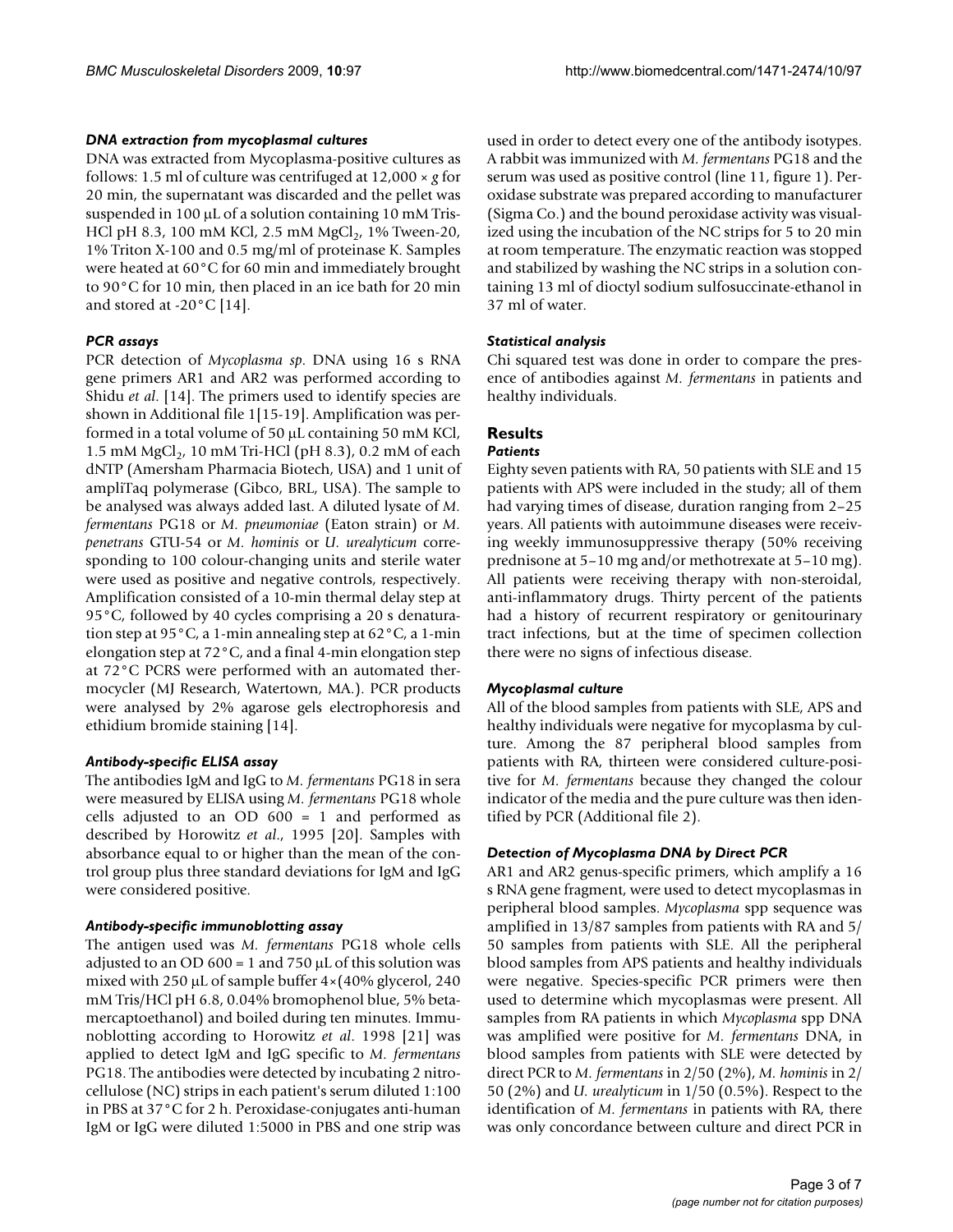<span id="page-3-0"></span>

#### Figure 1

**Antibodies-specific to P70 and P48 were detected**. Line MW molecular weights; line 1 *M. fermentans* PG18 antigens extracted by heat; line 2, 4, 6, 8 IgM detection; line 3, 5, 7 IgG detection; line 9, 10 negative serum from healthy individuals; line 11 positive serum from an immunized rabbit with *M. fermentans* PG18.

6 patients, so we identified *M. fermentans* in 20/87 (23%) patients with RA (Additional file [2\)](#page-5-13).

#### *Antibody-specific ELISA assay*

IgM and IgG against *M. fermentans* PG18 were measured by ELISA. A threshold level above which samples were deemed positive was determined using a cut-off value generated from results from the control population. IgM against *M. fermentans* PG18 was detected in sera from 40/ 87 patients with RA and in sera of 7/67 healthy individuals. X2 was calculated and association between the presence of IgM antibodies against *M. fermentans* PG18 and RA patients ( $p < .01$ ). IgG was detected in sera from  $48/87$ RA patients and in sera from 7/67 healthy individuals. There was association between the absence of antibodies against *M. fermentans* PG18 and healthy individuals (p <  $(0.1)$  using  $X^2$ . A higher percentage of patients than healthy individuals had antibodies against *M. fermentans* PG18 (Additional file [3\)](#page-5-14).

#### *Antibody-specific immunoblotting assay*

IgM-specific to *M. fermentans* PG18 was detected in sera from 35/87 patients with RA and in sera from 4/67 healthy individuals. IgG was detected in sera from 34/87 patients and in sera from 5/67 healthy individuals. Figure [1](#page-3-0) shows representative results of immunobloting assay, IgM and IgG were detected to P70 and p48. There was a significant difference.  $X^2$  was calculated ( $p < 0.1$ ) (Additional file [3\)](#page-5-14).

#### **Discussion**

Infectious agents such as viruses, bacteria, and bacterial components have been hypothesized to play some role in the pathology of RA and other autoimmune diseases based on clinical and pathological findings in humans and animals [\[22](#page-6-3)[-24](#page-6-4)]. However, this hypothesis remains unproven. Hernández *et al*. (1998) studied the recurrence and severity of infections in Mexican patients with RA and found that 48.7% of the patients suffered from infections related to treatment with steroids and methotrexate [\[25](#page-6-5)]. In this study we examined blood samples from RA, SLE, and APS patients for aerobic, aerobic facultative bacteria and mycoplasmas in particular, through culture, PCR, and immunological assays. Although all samples were negative for aerobic or aerobic facultative bacteria, 30% of the patients had a history of recurrent upper respiratory and genitourinary tract infections, 50% were being treated with prednisone and/or MTX, and 100% were being treated with nonsteroidal antinflammatory drugs. These findings are consistent with a role for infectious agents in RA. Mycoplasmas are putative agents in RA because they can produce arthritis in animals [\[26\]](#page-6-6) and have also been detected in patients with RA [\[27](#page-6-7)] and other inflammatory arthritides [\[28\]](#page-6-8). However, results have been poorly reproduced, in part because of the difficulties of working with mycoplasmas. Since mycoplasmas are fastidious bacteria that are difficult to culture and identify and also may suffer phenotypic changes in culture, culture techniques and serological assays are not reliable diagnostic tests for mycoplasmal infection. Serology provides evidence of host contact with mycoplasmas, but does not provide evidence of the bacteria in the host. PCR techniques allow sensitive and specific detection of mycoplasmal DNA in various biological samples [[29](#page-6-9),[30\]](#page-6-10), but gives no information about the viable bacteria. To detect whether there is a causal relationship of microorganisms with arthritis it is important the viable bacteria as well as the immune response to the bacteria. That is why we used several techniques to diagnose mycoplasmal infection. In order to obtain reproducible results, we used standard techniques reported for isolation and PCR identification of mycoplasmas and all the risk factors of contamination were avoided.

The AR1 and AR2 primers have been reported as specific to the *Mycoplasma* genus (they do not cross-react with other bacteria) and can amplify 16 s RNA gene nucleotide sequences of 30 different species [\[14\]](#page-5-10). Using these primers and species-specific primers, we detected *M. fermentans* in 23% of patients with RA and in 2% of patients with SLE, but did not detect it in patients with APS or in healthy individuals.

*M. fermentans* has been previously detected in patients with RA and inflammatory diseases. Schaeverbeke *et al*. (1997) detected *M. fermentans* in two patients with RA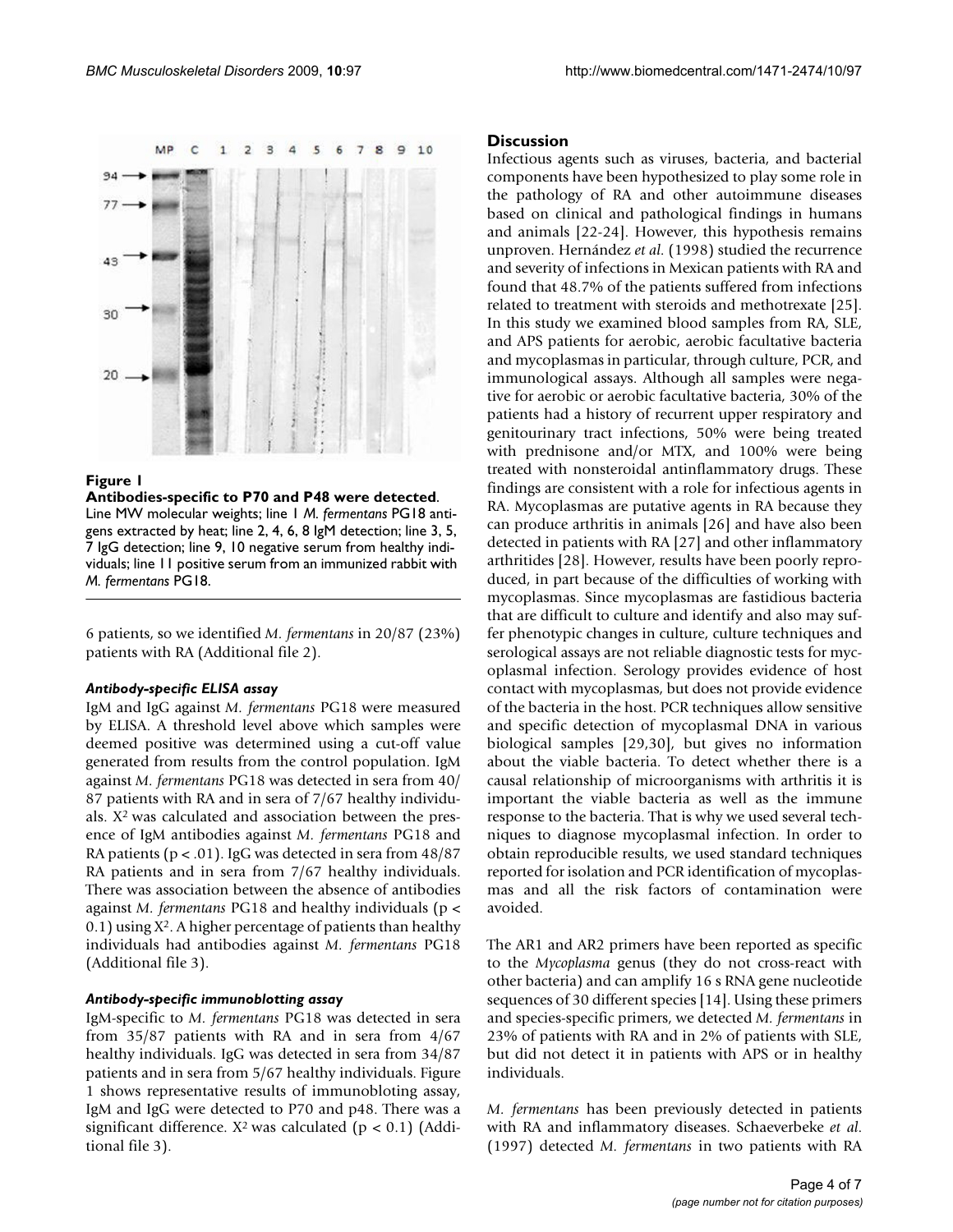and in one patient with a different inflammatory arthritis. They also reported the isolation of *M. hominis, M. salivarium, M. orale, and U. urealyticum from SF and did not find* concordance between culture and PCR [\[13](#page-5-9)]. Horowitz *et al*. (2000) detected *M. fermentans* DNA in SF from 17.6% of patients with RA and in one patient with undefined arthritis, but it was not detected by culture in any of these patients and they did not detect *M. fermentans* in other inflammatory or non-inflammatory arthropathies [\[31](#page-6-11)]. Gilroy *et al*. (2001) detected *M. fermentans* DNA in the SF of 17% of patients with RA and in 21% of patients with seronegative arthritis, and they did not detect it in patients with other arthropathies [[11\]](#page-5-8). In contrast, Johnson *et al*. (2000) and Hoffman *et al*. (1997) reported higher percentages of detection of DNA of *M. fermentans* by PCR. The former reported *M. fermentans* in 31/34 patients with RA, and in 9/11 patients with non-rheumatoid inflammatory arthritis, and it was not isolated in patients with osteoarthritis. The latter did not detect *M. fermentans* in SF or tissues and did not use culture procedures [[12,](#page-5-15)[32](#page-6-12)]. Haier *et al*. (1999) identified *M. fermentans*, *M. pneumoniae*, *M. hominis* and *M. penetrans* by PCR in leucocytes from patients with RA [[27](#page-6-7)]. In contrast, in this study we did not detect *M. pneumoniae* or *M. penetrans*. *M. hominis* and *U. urealyticum* were only identified by PCR in patients with SLE. Johnson *et al*. (2007) found by a very sensitive PCR a conserved mycoplasmal 16 S RNA of *M. pneumoniae* in the SF from patients with RA, osteoarthritis and nonrheumatoid inflammatory arthritis and it was not found in the SF from people with knee injuries or undergoing surgery for knee replacement [\[33\]](#page-6-13).

Immune and inflammatory responses can be triggered or exacerbated by many factors including infectious agents. Aerobic and anaerobic bacteria, as well as viruses and mycoplasmas, have been considered as important agents in RA. Mycoplasmas have the ability to induce a broad range of inflammatory and immunological events. They are able to induce cytokine production and also activate macrophages, B and T lymphocytes. In this study we investigated whether antibodies against *M. fermentans* PG18 were present in sera from patients with RA and healthy individuals. Our results are similar to those reported by Horowitz *et al*. (2000), who detected antibodies against *M. fermentans* in 50% of patients with RA and 20% of patients with other arthritis; however there are differences respect to *M. fermentans* peptides detected, while Horowitz *et al*. detected antibodies to p107, p48 and p29, we reported antibodies to p70 and p48, the differences probably are due to the different strains and the technique used for the antigen extraction [\[31\]](#page-6-11). In contrast Hoffman *et al*. (1997) found antibodies against *M. hominis* in 55% of patients with RA and 88% juvenile RA patients and they also detect antibodies against this microorganism in patients with other inflammatory disease and controls

[[32](#page-6-12)]. Ramírez *et al*. (2005) performed a case-control study in which they show a statistical difference when they compare the presence of antibodies against *M. pneumoniae* in patients with RA and controls [[34\]](#page-6-14). In our study, 20 out of 87 RA patients showed evidence of infection with *M. fermentans*. Thirteen patients had persistent infection with *M. fermentans* as evidenced by cultivable bacteria in the blood. All but two of these thirteen displayed an antibody response to *M. fermentans*. These results suggest that viable *M. fermentans* in blood of patients with RA is common, even though the role of bacteria is not known. In the other hand, it will be important to do studies in order to detect antibodies against *M. fermentans* glycolipid-antigen in patients with RA and other inflammatory arthritides, since Kawahito *et al*. (2008) detected to GGPL-III in 38.1% of RA patient's tissues [\[35\]](#page-6-15).

There is a hypothesis that bacteria may trigger arthritis, and two models are often considered. One model postulates that arthritis is promoted by inflammation due to a chronic infection characterized by the long term presence of low levels of bacteria. The other postulates a "hit and run" phenomenon in which bacteria infect a joint for only a short period of time before being cleared [[36](#page-6-16)], but initiate a cascade of inflammatory events while there, both nonspecific and specific responses that lead to inflammation and arthritis [[37\]](#page-6-17). *M. fermentans*, which is frequently isolated from joints, may fit into the "hit and run" class. The main contribution of this study is that *M. fermentans* bacteremia was present in a significant number of patients with RA, supporting the idea that *M. fermentans* is a possible agent to consider in the pathology of RA. These results, and those of previous studies that also detected *M. fermentans* in RA patients, suggest that patients with RA have been exposed to *M. fermentans*, and that a high percentage of patients develop a systemic mycoplasmal infection[[13,](#page-5-9)[27](#page-6-7),[31](#page-6-11)], and the contradictory results on his isolation or identification are in part, because this mycoplasma may not be permanently in SF or tissues due to passive carriage or ubiquitous[\[31](#page-6-11)], since it has been found in pharynx, saliva peripheral mononuclear cells[\[38](#page-6-18)], another fact that support that *M. fermentans* can be associated with RA, was the study of Rivera *et al*. in an animal model, in which they showed that when this microorganism is inoculated in the trachea it can reach the joint [[9](#page-5-6)]. The role of *M. fermentans* in initiating or perpetuating synovitis should be explored further, but three hypotheses can be considered with respect to the role of mycoplasmas in RA. The first proposes that *M. fermentans* is a cofactor of the disease in a genetically susceptible host and its role is in the induction of the autoimmune response. On the other hand, the second suggests that RA is produced by the reach of *M. fermentans* in the joint and the liberation of toxic substances or cytokines that produce joint damage [[39\]](#page-6-19). With the same evidence, the third proposes that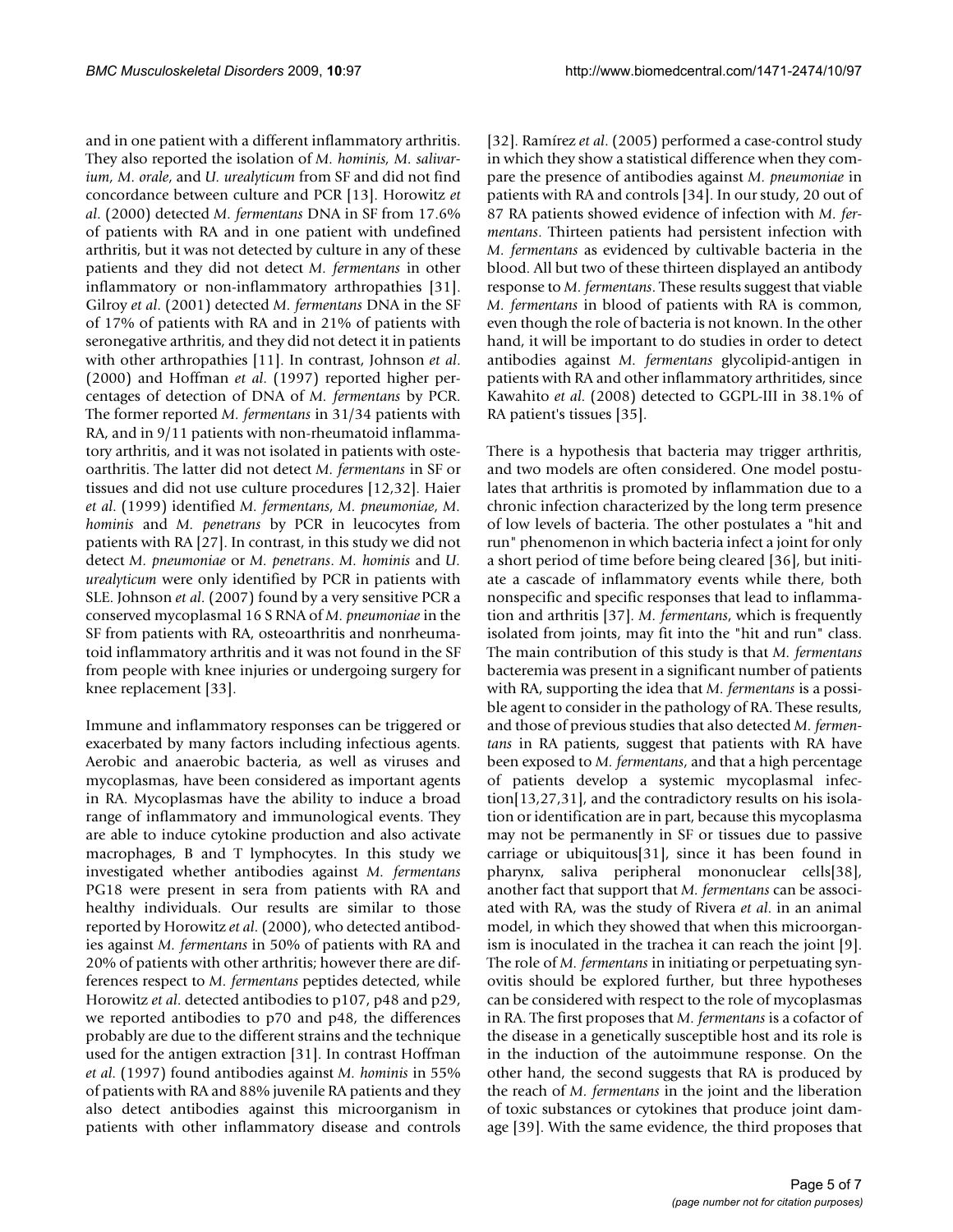patients with RA are frequently under steroid treatment and steroids may favour systemic infections with *M. fermentans*.

Since RA has been associated with the presence of autoantibodies including rheumatoid factor, and the role of microorganisms is still unknown, the other important role in this disease is the genetic risk. Histocompatibility antigens (HLA-DR 1/4) in patients with RA have been studied, motif sequences like QKRAA, QRRAA. RRRAA or ESRRAL have been implicated in the susceptibility to develop RA. There are studies that determined the presence of share epitope in microorganisms[\[40\]](#page-6-20). Ebringer *et al*. (1992) show cross-reactivity between HLA-DR4 and *Proteus mirabilis* haemolysin [\[41](#page-6-21)] although in mycoplasmas there are not studies about the presence of shared epitope, it will be important to study this possibility.

## **Conclusion**

Our results are similar to those reported in the literature regarding the implication of *M. fermentans* in RA. The main contribution of our study is that only *M. fermentans* produce bacteremia in a higher percentage of patients with RA. IgM and IgG were detected against p70 and p48 *M. ferementans* antigens. These findings suggests that *M. fermentans* is common in these patients and it may enter through the respiratory tract and blood could be the medium to reach joints, where they may induce an inflammatory or immune response.

# **Competing interests**

The authors declare that they have no competing interests.

## **Authors' contributions**

CGJ carried out the samples collection, mycoplasmas' cultures and wrote the paper. JART carried out the PCR assays in order to identify mycoplasmas. DBR and SSS participated in the selection of the patients. EGL participated in the design and coordination. LC conceived the study, performed the statistical analysis and drafted the manuscript.

# **Additional material**

<span id="page-5-11"></span>**Additional file 1**

*Table 1. Primers used in order to identify* Mycoplasma *species.* Click here for file

[\[http://www.biomedcentral.com/content/supplementary/1471-](http://www.biomedcentral.com/content/supplementary/1471-2474-10-97-S1.doc) 2474-10-97-S1.doc]

# <span id="page-5-13"></span>**Additional file 2**

*Table 2. Detection of* M. fermentans *by culture, direct PCR and IgM and IgG in patients with RA.* Click here for file

[\[http://www.biomedcentral.com/content/supplementary/1471-](http://www.biomedcentral.com/content/supplementary/1471-2474-10-97-S2.doc) 2474-10-97-S2.doc]

## <span id="page-5-14"></span>**Additional file 3**

*Table 3. Antibodies-specific ELISA and immunoblotting assays to* M. fermentans *in patients with RA and controls.* Click here for file [\[http://www.biomedcentral.com/content/supplementary/1471-](http://www.biomedcentral.com/content/supplementary/1471-2474-10-97-S3.doc) 2474-10-97-S3.doc]

## **Acknowledgements**

We thank Dr. J. A. Girón for critical comments. We also thank M. E. Balcazar and E. Herrera for skillful technical help and Elliot Heilman for his careful review of the manuscript.

#### **References**

- <span id="page-5-0"></span>1. Thomas R, Davis LS, Lipsky PE: **[Rheumatoid synovium is](http://www.ncbi.nlm.nih.gov/entrez/query.fcgi?cmd=Retrieve&db=PubMed&dopt=Abstract&list_uids=7510751) [enriched in mature antigen-presenting dendritic cells.](http://www.ncbi.nlm.nih.gov/entrez/query.fcgi?cmd=Retrieve&db=PubMed&dopt=Abstract&list_uids=7510751)** *J Immunol* 1994, **152:**2613-2623.
- <span id="page-5-1"></span>2. Lawrence RC, Helmick CG, Arnett FC, *et al.*: **[Estimates of the](http://www.ncbi.nlm.nih.gov/entrez/query.fcgi?cmd=Retrieve&db=PubMed&dopt=Abstract&list_uids=9588729) [prevalence of arthritis and selected musculoskeletal disor](http://www.ncbi.nlm.nih.gov/entrez/query.fcgi?cmd=Retrieve&db=PubMed&dopt=Abstract&list_uids=9588729)[ders in the United States.](http://www.ncbi.nlm.nih.gov/entrez/query.fcgi?cmd=Retrieve&db=PubMed&dopt=Abstract&list_uids=9588729)** *Arthritis Rheum* 1998, **41:**778-799.
- <span id="page-5-2"></span>3. Symmons DP, Barrett EM, Bankhead CR, *et al.*: **The incidence of rheumatoid arthritis in the United Kingdom: results from the Norfolk arthritis register.** *Br J Rheumatol* 1994, **33:**755-759.
- <span id="page-5-3"></span>4. Behar SM, Porcelli SA: **[Mechanisms of autoimmune diseases](http://www.ncbi.nlm.nih.gov/entrez/query.fcgi?cmd=Retrieve&db=PubMed&dopt=Abstract&list_uids=7718001) [induction: the role of the immune response to microbial](http://www.ncbi.nlm.nih.gov/entrez/query.fcgi?cmd=Retrieve&db=PubMed&dopt=Abstract&list_uids=7718001) [pathogens.](http://www.ncbi.nlm.nih.gov/entrez/query.fcgi?cmd=Retrieve&db=PubMed&dopt=Abstract&list_uids=7718001)** *Arthritis Rheum* 1995, **38:**458-476.
- 5. Kempsell EK, Cox JC, McColm AA, Bagshaw AJ, Reece R, Veale JD, *et al.*: **Detection of** *Mycobacterium tuberculosis* **[group organ](http://www.ncbi.nlm.nih.gov/entrez/query.fcgi?cmd=Retrieve&db=PubMed&dopt=Abstract&list_uids=11179360)[isms in human and mouse joint tissue by reverse tran](http://www.ncbi.nlm.nih.gov/entrez/query.fcgi?cmd=Retrieve&db=PubMed&dopt=Abstract&list_uids=11179360)scriptase PCR: Prevalence in diseased synovial tissue suggests lack of specific association with rheumatoid arthri[tis.](http://www.ncbi.nlm.nih.gov/entrez/query.fcgi?cmd=Retrieve&db=PubMed&dopt=Abstract&list_uids=11179360)** *Infect Immun* 2001, **69:**1821-1831.
- <span id="page-5-4"></span>6. Krause A, Kamradt T, Burmester GR: **[Potential infectious agents](http://www.ncbi.nlm.nih.gov/entrez/query.fcgi?cmd=Retrieve&db=PubMed&dopt=Abstract&list_uids=8796979) [in the induction of arthritides.](http://www.ncbi.nlm.nih.gov/entrez/query.fcgi?cmd=Retrieve&db=PubMed&dopt=Abstract&list_uids=8796979)** *Curr Opin Rheumatol* 1996, **8:**203-209.
- <span id="page-5-5"></span>7. Cedillo L, Gil C, Mayagoitia G, Giono S, Cuellar Y, Yáñez A: **Experimental arthritis induced by** *Mycoplasma pneumoniae* **[in rab](http://www.ncbi.nlm.nih.gov/entrez/query.fcgi?cmd=Retrieve&db=PubMed&dopt=Abstract&list_uids=1578446)[bits.](http://www.ncbi.nlm.nih.gov/entrez/query.fcgi?cmd=Retrieve&db=PubMed&dopt=Abstract&list_uids=1578446)** *J Rheumatol* 1992, **19:**344-347.
- 8. Kirchhoff H, Binder A, Runge M, Meier B, Jacobs R, Busche K: **Pathogenic mechanisms in the** *Mycoplasma arthritidis* **[polyarthri](http://www.ncbi.nlm.nih.gov/entrez/query.fcgi?cmd=Retrieve&db=PubMed&dopt=Abstract&list_uids=2481878)[tis in rats.](http://www.ncbi.nlm.nih.gov/entrez/query.fcgi?cmd=Retrieve&db=PubMed&dopt=Abstract&list_uids=2481878)** *Rheumatol Int* 1989, **9:**193-196.
- <span id="page-5-6"></span>9. Rivera A, Yánez A, León G, Gil C, Giono S, Barba E, Cedillo L: **Experimental arthritis induced by a clinical** *Mycoplasma fermentans* **isolate.** *BMC Musculoskeletal Dis* 2002, **3:**15.
- <span id="page-5-7"></span>10. Williams MH: **Recovery of mycoplasmas from rheumatoid sinovial fluid.** In *Rheumatic Diseases* Edited by: Duthie JJR, Alexander WRM. Baltimore: Williams & Wilkins; 1968:172-181.
- <span id="page-5-8"></span>11. Gilroy CB, Keat A, Taylor-Robinson D: **The prevalence of** *Mycoplasma fermentans* **in patients with inflammatory arthritides.** *Rheumatol* 2001, **40:**1355-1358.
- <span id="page-5-15"></span>12. Johnson S, Sidebottom D, Bruckner F, Collins D: **Identification of** *Mycoplasma fermentans* **[in synovial fluid samples from arthri](http://www.ncbi.nlm.nih.gov/entrez/query.fcgi?cmd=Retrieve&db=PubMed&dopt=Abstract&list_uids=10618069)[tis patients with inflammatory disease.](http://www.ncbi.nlm.nih.gov/entrez/query.fcgi?cmd=Retrieve&db=PubMed&dopt=Abstract&list_uids=10618069)** *J Clin Microbiol* 2000, **38:**90-93.
- <span id="page-5-9"></span>13. Schaeverbeke T, Renaudin H, Clerc M, Lequen L, Vernhes JP, De Barbeyrac B, Bannwarth B, Bébéar Ch, Dehais J: **Systematic detection of mycoplasmas by culture and polymerase chain reaction (PCR) procedures in 209 synovial fluid samples.** *Bri J Rheumatol* 1997, **36:**310-314.
- <span id="page-5-10"></span>14. Sidhu KM, Rashidbaigi A, Testa D, Liao MJ: **[Competitor internal](http://www.ncbi.nlm.nih.gov/entrez/query.fcgi?cmd=Retrieve&db=PubMed&dopt=Abstract&list_uids=7750739) [standards for quantitative detection of mycoplasmal DNA.](http://www.ncbi.nlm.nih.gov/entrez/query.fcgi?cmd=Retrieve&db=PubMed&dopt=Abstract&list_uids=7750739)** *FEMS Microbiol Lett* 1995, **128:**207-212.
- <span id="page-5-12"></span>15. Wang RY, Hu H, Dawson WS, Shih MS, Lo SC: **Selective detection of** *Mycoplasma fermentans* **[by polymerase chain reaction and](http://www.ncbi.nlm.nih.gov/entrez/query.fcgi?cmd=Retrieve&db=PubMed&dopt=Abstract&list_uids=1310331) [by using a nucleotide sequence within the insertion](http://www.ncbi.nlm.nih.gov/entrez/query.fcgi?cmd=Retrieve&db=PubMed&dopt=Abstract&list_uids=1310331) [sequence-like element.](http://www.ncbi.nlm.nih.gov/entrez/query.fcgi?cmd=Retrieve&db=PubMed&dopt=Abstract&list_uids=1310331)** *J Clin Microbiol* 1992, **30:**245-248.
- 16. Inamine JM, Denny TP, Loechel S, Schaper U, Huang CH, Bott KF, Hu PC: **Nucleotide sequence of the P1 attachment-protein gene of** *Mycoplasma pneumoniae***[.](http://www.ncbi.nlm.nih.gov/entrez/query.fcgi?cmd=Retrieve&db=PubMed&dopt=Abstract&list_uids=2841195)** *Gene* 1988, **64:**217-219.